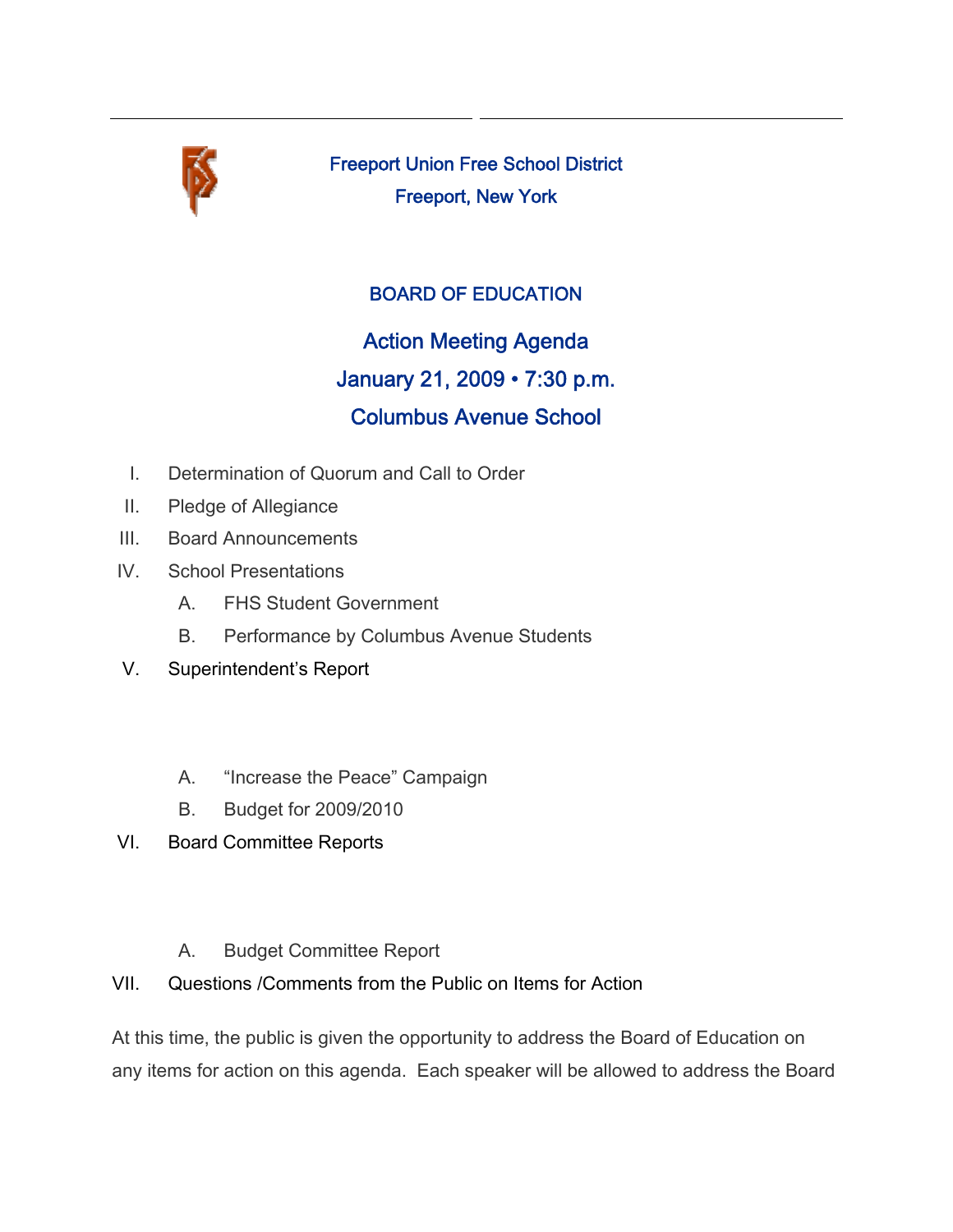once, for a maximum of four minutes.

The Board of Education and/or the Administration may respond at the conclusion of the question and comment portion of the meeting, or they may respond, in writing, at a later date.

VIII. Items for Action

Consent Agenda

A. Consent - Approve

Acceptance of the Minutes:

December 3, 2008, December 17, 2008

B. Consent - Approve

Personnel Action

- 1. Request for Leave of Absence
- 2. Change of Status
- 3. Resignation of Staff
- 4. Appointment of Staff
- C. Consent Approv

## **Education**

1. Acceptance of the Minutes from the Committees on Special Education and Preschool Special Education

October 17, 2008, December 3, 2008, December 4, 2008, December 9, 2008, December 11, 2008, December 12, 2008, December 16, 2008, December 17, 2008,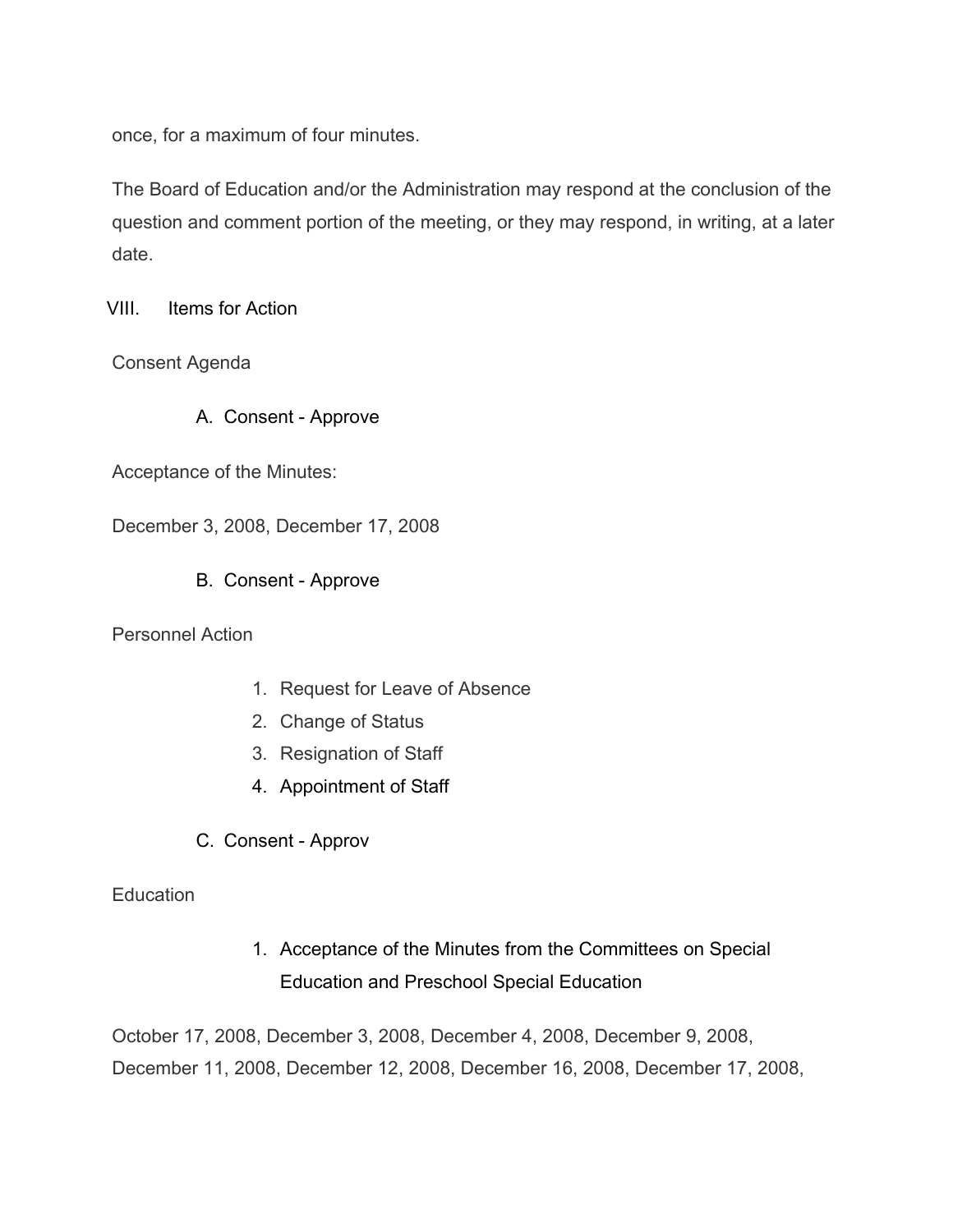December 18, 2008, December 19, 2008, January 6, 2009, January 7, 2009, January 8, 2009.

D. Other Items for Action

**Education** 

4. Adoption of the 2009/2010 School Calendar

## Finance

- 5. Establishment of the Annual Meeting, the Budget Hearing and the Annual Budget Vote and Trustee Election.
- 6. Budget Transfers
- 7. Approval of Capital Project Change Order Roof Replacement
- 8. Acceptance of Gift Hockey Equipment
- 9. Acceptance of Gift Shade Tree

Personnel

- 10.Tenure
- 11.Retirement of Staff
- E. Other Reports to the Board
	- 1. General Fund Treasurer's Report for October 2008
	- 2. General Aid Fund Treasurer's Report for October 2008
	- 3. FHS Extracurricular Funds for November and December 2008
- X. Questions /Comments from the Public on Other Topics

At this time, the public is given the opportunity to address the Board of Education on any items for action on this agenda. Each speaker will be allowed to address the Board once, for a maximum of four minutes.